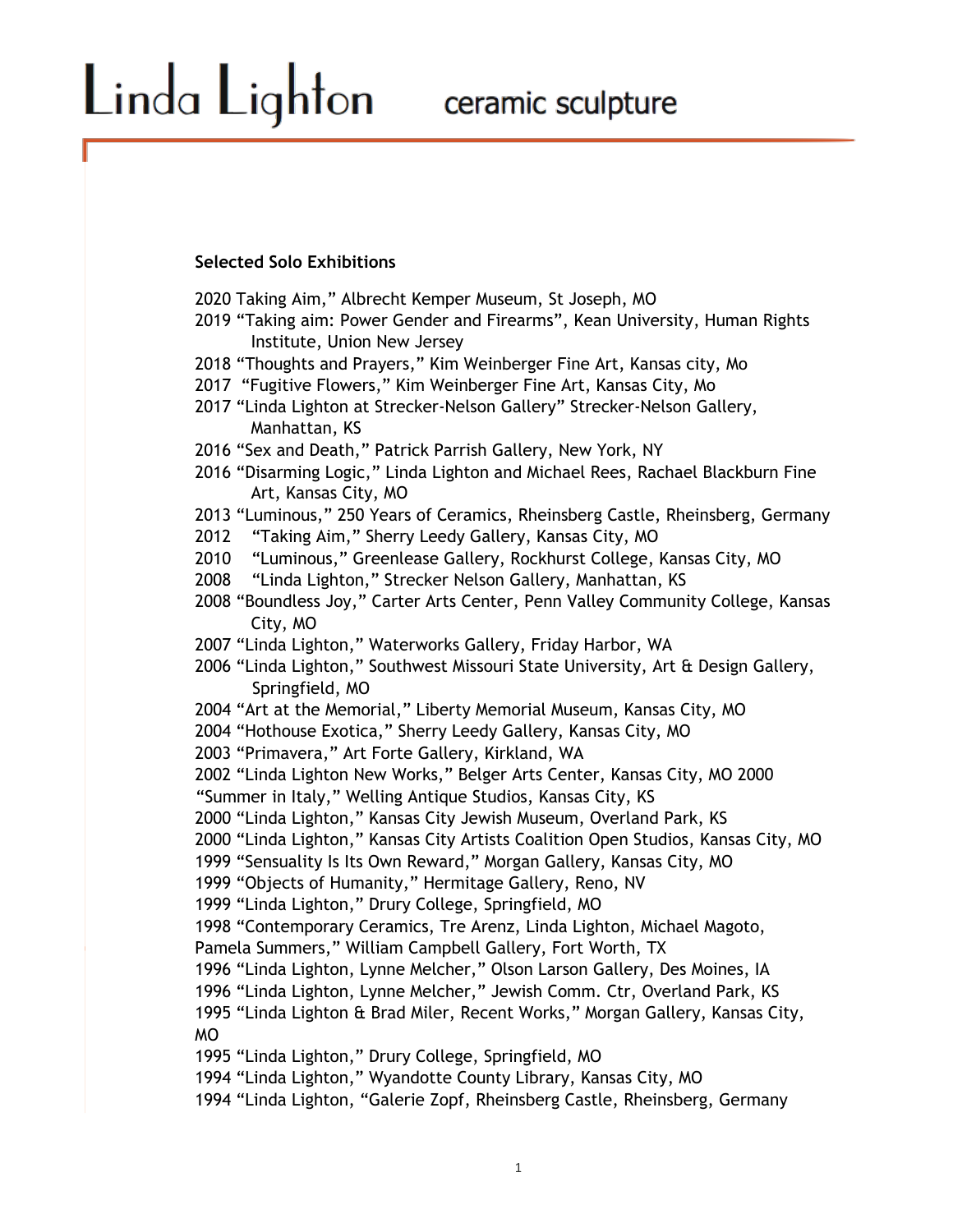1994 "Linda Lighton Clay Exhibition", Wyndey Morehead Gallery, New Orleans, LA 1993 "Linda Lighton", Paseo Performing and Visual Arts Academy, Kansas City, MO 1993, 1989, 1987, "Linda Lighton," Wyandotte County Library, Kansas City, KS 1995 "Linda Lighton", Morgan Gallery, Kansas City, MO 1990 "By Invitation Only," Federal Reserve Bank, Kansas City, MO 1989 "Linda Lighton," Dorry Gates Gallery, Kansas City, MO 1987 "And she did not live happily ever after… but she did live." Batz-Lawrence Gallery, Kansas City, MO 1986 "Linda Lighton," Drury College, Springfield, MO 1985 "Beyond Ourselves," Batz Lawrence Gallery, Kansas City, MO 1985 "Linda Lighton, New Work," Barstow School, Kansas City, MO 1983 "Linda Lighton," Cooke Gallery, Sunset Hill School, Kansas City, MO 1979 through 1983 "Linda Lighton," L'Omega Gallery, Kansas City, MO 1982 "Linda Lighton," Cheney Cowles Museum, Spokane, WA 1982 "Americana," Art Attack Gallery, Boise, ID 1981 "Linda Lighton,:University of Idaho, Moscow, ID 1979 'Linda Lighton," 202 Gallery, Moscow, ID 1978 "Linda Lighton," Nica Gallery, Pullman, WA 1974 "Linda Lighton," Gemini Gallery, Bellingham, WA

### **Selected Group Exhibitions**

2020 "Sexhibition," Weinburger Fine Art, Kansas City, MO

2019 American Narrative: Trigger Zone, Belger Art Center, Kansas City, MO

2019 "10<sup>th</sup> Gyeonggi International Ceramic Biennale" Korea

2019 "cast" show, Wayne Art Center, Wayne, PA

2018 "Cultural Legacy: What's Going On," curated by Sonie Ruffin, Leedy Voulkos

Art Center, 2012 Baltimore Ave, Kansas City, MO

2018 "OUCH!" Works from the Belger Collection. The Belger Arts Center, 2100

Walnut, Kansas City, MO

2018"Ceramica: mirades diverses," International Symposium of Black Ceramic of

Quart, exhibition at Fundacio Valvi de Girona.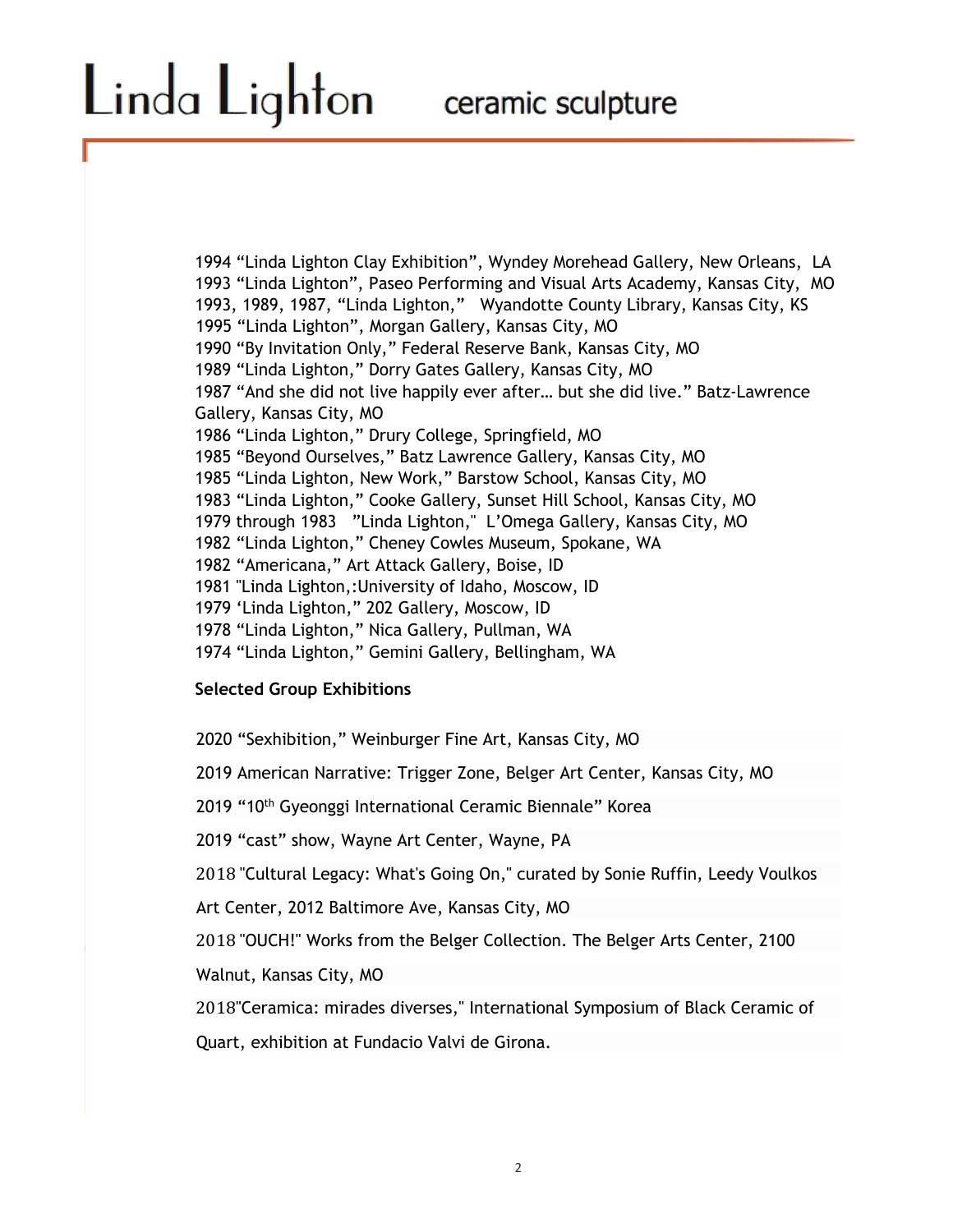2018 International Academy of Ceramics, Teipei, Taiwan

2018 "Cultural Legacy," Leedy Voulkos Art Center, Kansas City, MO

2018 "Annual Art Exhibit for Children," Sabatini Gallery, Topeka and Shawnne Public Library, Topeka, KS

2018 "Cast," Wayne Art Center, Wayne, Pa

2016 "Exposicio Museu De La Terrissa De Quart," Quart, Girona, and Barcelona **Spain** 

2016 "Purchase Power", Pavel Zoubok, New York, NY

2016 "Desire" Belger Art Center, Kansas City, MO

2016 "50 Women", American jazz Museum, Kansas City, MO

2016 "Chromaphobia/Chromophillia", KCAI Gallery, Kansas City, MO

2015 American, Chinese Ceramic, Foshan Ceramic Museum, Fuping, China

2015 "The American Gun Show", Works gallery, San Jose, CA 2015 "Violent Nature", Dehn Gallery, Manchester CT.

2014 "Hands Up, Don't Shoot," Alliance of Black Artists, 10th Street gallery, St. Louis, Mo

2014 "AIA Summer Kickoff Exhibition", Red Lodge, Clay Center, Red Lodge Montana

2014 "Flora and Fauna" curated by Elain Henry, Brinton Museum, Big Horn, Wyoming

2014 ""The Center is a Moving Target," Kemper Museum of Art, Kansas City, MO 2013 "Top 40" Curated by Leslie Ferrin, Belger Art Center, Kansas City, MO

2012 " Innovation Creation", Central Missouti State University, Warrensberg, Mo

2012 "For some must watch while some must sleep, So runs the world away." Belger Arts Center, Kansas City, Mo.

2012 "Fragile Moments: New Growth," Epsten Gallery, Village Shalom, Overland Park, KS

2012 "New World: Timeless Visions," International Academy of Ceramics Exhibition, Santa Fe Museum of Fine Art, Santa Fe New Mexico

2012 "The Americans International Academy of Art", Patina Gallery, Santa Fe, New Mexico

2012 "Fresh Blooms,Kemper Museum of Fine Art, Kansas City, Mo

2011 Spencer Museum of Fine Art, Lawrence , Kansas University, Lawrence, Ks

2011 International Symposium of Overglaze underglaze Exhibition, Anadalu University, Eskisihir, Turkey

2011 "For some must watch, while some must sleep: So runs the workd away," Belger Art Center, Kansas City, Mo

2011 "Celestial Terrestrial, Between Heaven and Earth,"", Greenlease Gallery,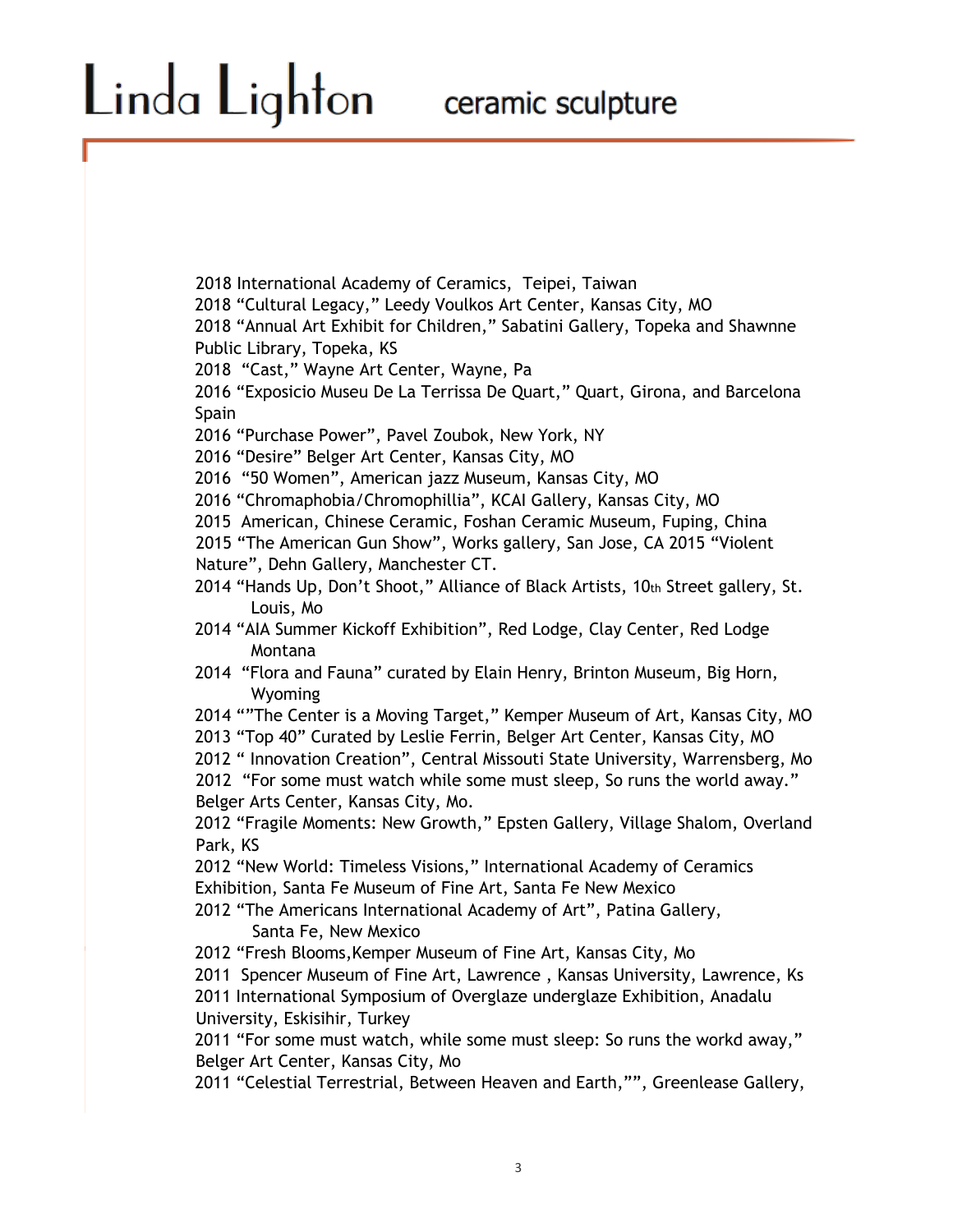Rockhurst University, Kansas City, Mo 2011 International Overglaze Symposium, Anadalou University, Eskishir, Turkey 2011 "Between Thee and Me" Kansas City Jewish Museum, Overland Park, Kansas 2011-2012 "Acts of Nature," Nelson Atkins Museum of Art, Kansas City, Mo 2010 International Academy of Ceramics Exhibition, Sevres Cite de la Ceramique, Sevres, France 2010 "Magnificent Gifts for the 75th", Nelson Atkins Museum of Art, Kansas City, MO 2009 "International Shoebox Sculpture Exhibition", a traveling exhibition by University of Hawaii Art Gallery, Honolulu, HI 2008 International Academy of Ceramics Art Show, Xian, China 2008 "Permanent Collection Exhibition"FuLe International Ceramic Art Museum, American Museum, Fuping, China 2008 "50 Years at the Art Institute," KC Artist's Coalition 2007 "Satellite Exhibition," Bridge Art Fair, Miami, FL 2007-09 "Summerize," Jan Weiner Gallery, Kansas City, MO 2007 "Winter Holiday Gathering," Jan Weiner Gallery, Kansas City, MO 2007 "Beyond Mimesis," Strecker Nelson Gallery, Manhatten, KS 2007 FuLe International Ceramic Art Museums, opening show for the American Museum, Fuping, China 2007 "30+," Kansas City Artists Coalition, Kansas City, MO 2007 "Clay Today," International Academy of Ceramics, at the National Museum of Latvia, Riga, Latvia 2006 "All Things Ceramics," Carnegie Arts Center, Leavenworth, KS 2006 "Surface Matters," Norman Eppink Art Gallery at Emporia State Univ., Emporia, KS 2006 "20th Icheon Ceramic Festival,"Icheon International Ceramic Museum, Icheon, Korea 2005-6 "International Bienal de Manisés," Museu Ceràmica de Manisés, Valencia, Spain 2005 World Cultures in Kansas City: Campanella Gallery, Park University, Kansas City, MO 2005 "Masters of Clay," The Clay Studio, Philadelphia, PA 2005 "Beyond Bounds," Johnson County Community College, Overland Park, KS 2005 "River Market Regional," Kansas City Artist Coalition, Kansas City, MO 2004 "Teapots at Hard Work U," School of the Ozarks, Point Lookout, MO 2004 "Devine Porcelain," Vaullauris, France 2004 "Rivermarket Regional," Kansas City Artists Coalition, Kansas City, MO

2004 "The Gun & Knife Show," Farenheit Gallery, Kansas City, MO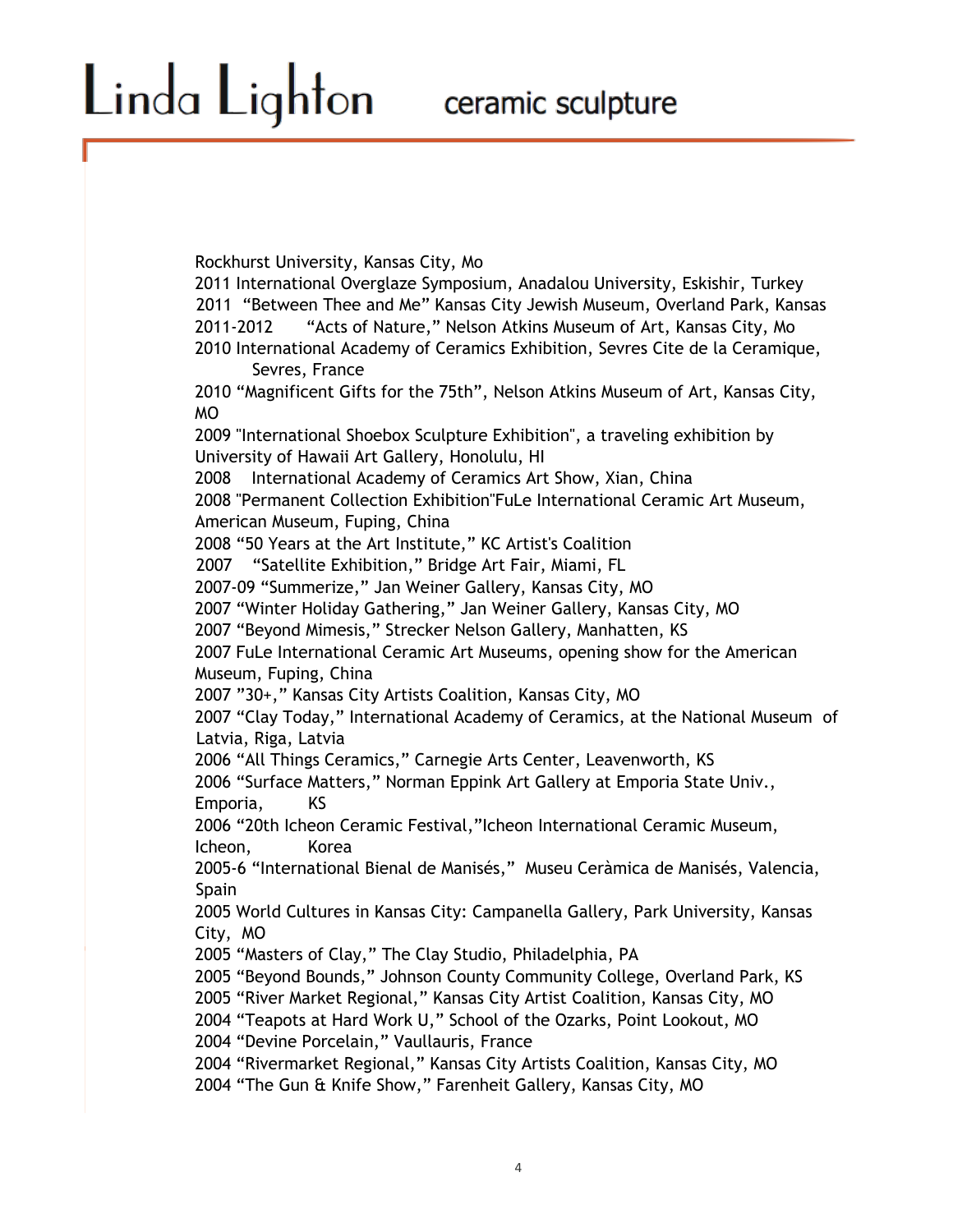# Linda Lighton

2004 "Tablescapes: A Feast for the Eyes," Columbus Museum of Art, Columbus, OH

2003 "Mastery of Clay," The Clay Studio, Philadelphia, PA 2003 Waterworks Gallery, Friday Harbor, WA 2003 "Consuming Passion: Edible by Design," Ross Art Museum, Ohio Wesleyan University, Delaware, OH 2003 "18th Annual Greater Midwest International," Central Missouri State University, Warrensburg, MO 2003 "Invitational Sculpture Exhibition," Trios Gallery, Solana Beach, CA 2003 "SOFA, International Fair for Dimensional Fine Art," Palm Beach, FL 2002 "Sculptural Clay," Daum Museum, Sedalia, MO 2002 "Under the Chuppa," Kansas City Jewish Museum, Lenexa, KS 2002 "In the Garden," Red Star Studios, Kansas City, MO 2002 "Terra Sutra," Arts Incubator, Kansas City, MO 2002 "East Meets West," Phillipino Cultural Center, Lenexa, KS 2001 "Go Figure, Invitational," Kansas City Artists Coalition, Kansas City, MO 2001 "Topeka Competition 23," Mulvane Art Museum, Washburn University, Topeka, KS 2001 "1st World Ceramic Biennale," Ichon, Korea 2001 "Flat Files," H&R Bloch Artspace, Kansas City Art Inst., KC, MO 2001 "Kansas City Art Institute Corporate Partners Exhibition", Employers Reinsurance Corp., Overland Park, KS 2000 "Best of Missouri Hands," Craftsmans' Gallery, St. Louis, MO 2000 "Kansas City Art Institute Corporate Partners Exhibition Program," Shook Hardy & Bacon, Overland Park, KS 1999 "Ceramics 99," Guilford Handcraft Center, Guilford, CT 1999 "Greater Midwest International," Juror's Award, Art Center Gallery, Central Missouri State University, Warrensburg, MO 1999 "Updating Ceremonial Objects; A Cup for Miriam," Nathan D. Rosen Gallery, Adolf and Rose Leir Jewish Community Center, Boca Raton, FL 1998 "Re: Members Exhibition," Kansas City Artists Coalition, Kansas City, MO 1998 "Cultures Without Borders" Bisceglia Italian Cultural Center, Kansas City, MO 1998 "Regional Craft Bienniel," Arkansas Arts Center, Little Rock, AR 1998 "International Artists' Symposium Exhibition," Zvartava Castle and Latvian Artists Union, Riga, Latvia 1997 "Wild Woman Salon," Morgan Gallery, co-curator, Kansas City, MO 1997 "Topeka Competition 21," Topeka and Shawnee Public Library, Topeka, KS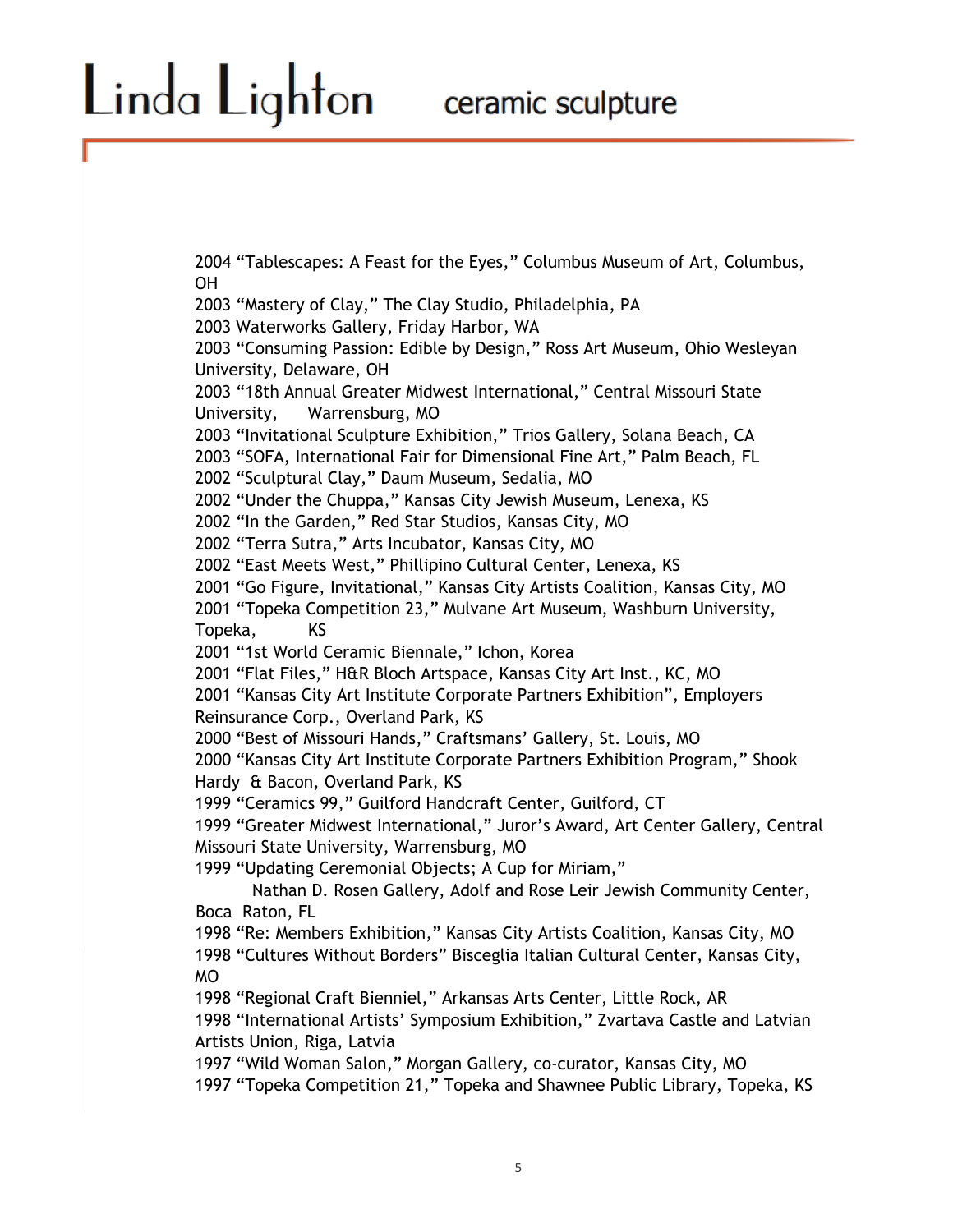1996 "Ten Ceramic Artists," University of Ohio, Athens, OH 1996 "The Clay Cup V," Alpine Kiln Award, Southern Illinois Univ., Carbondale, IL 1996 "The White Show," Gallery V, Kansas City, MO 1996 "Tokoname Ceramic Festival," Cera Gallery Tokoname, Japan 1996 "5th Birthday Celebration," Galerie Zopf, Rheinsberg, Germany 1996 "River Market Regional Exhibition," Kansas City Artists Coalition, Kansas City, MO 1996 "Regional Craft Bienniel," Arkansas Arts Center, Little Rock, AR 1995 "The Red Show," Gallery V, Kansas City, MO 1995 "The Floral Show," Muse Gallery, Kansas City, MO 1994 "Summer Invitational," Morgan Gallery, Kansas City, MO 1994 "9th Annual National Ceramic Competition," Merit Award, San Angelo Museum of Fine Art, San Angelo, TX 1994 "Ideas in Bone China Exhibition," Museum of Contemporary Art, Kaunas, Lithuania; Museum of Applied Art, Vilnius, Lithuania; Museum of Applied Art, Riga, Latvia 1994 "Linda Lighton," William Campbell Contemporary Art, Ft. Worth, TX 1993 "International Artists Symposium Art Show," Jurmala, Latvia 1993 "Genesis Gender," Fran Bull, Lynn Huber, Linda Lighton, Morgan Gallery, Kansas City, MO 1993 "Architecture: Artists Interpretations," Braithewaite Fine Arts Gallery, Southern Utah University, Cedar City, UT 1993 "Valentine Excitement," Morgan Gallery, Kansas City, MO 1993 "Kansas City Clay Guild Juried Competition," Avila College, KC, MO 1992 "Beyond Bounds" Johnson County Community College, Overland Park, KS 1996 "Summer Salon," Morgan Gallery, Kansas City, MO 1997, 1992, 1991, 1987 "Dimensions" Lenexa National, Lenexa, KS 1991 "Uptown Clay Downtown," Kansas City Artists Coalition, Kansas City, MO 1991 "Directors," Kansas City Artists Coalition, Wyandotte County Library, Kansas City, KS 1991 "Topeka Craft Exhibition," Topeka, KS 1991 "Midwest Small Sculpture Show," Cape Girardeau, MO 1990 33rd Annual Delta Art Exposition," Arkansas Art Center, Little Rock, AR 1990 "Birdhouses Invitational Competition," C. Corcoran Gallery, Muskegon, MI 1990 "Chicago International Art Expo," Navy Pier, Chicago, IL 1990 "Kansas City Artist's Coalition Juried Show," Kansas City, MO 1990 "Kaw Valley Juried Art Show," 1st Prize, Kansas City, KS 1989 "New Art Forms," Navy Pier, Chicago, IL 1989 "Hidden Glen Art Show," 1st Prize, 3 Dimension, Olathe, KS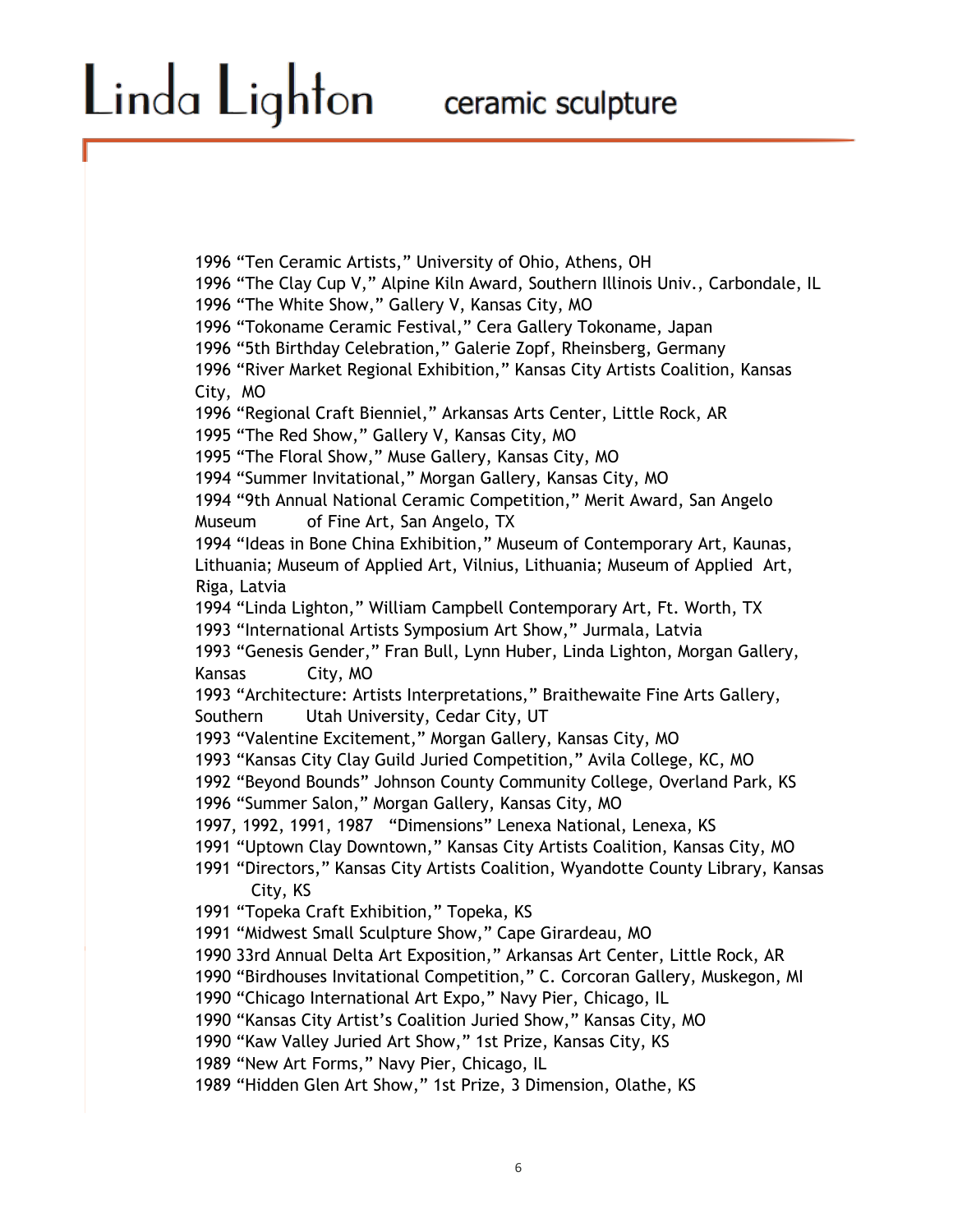1989 "Nine State Juried Art Show," Kansas City Artists Coalition, Kansas City, MO 1988 "Joy of Sacks," Mesa Cultural Center, Mesa, AZ 1987-88 "Annual Monarch Tile National Ceramic Competition," San Angelo, TX 1987 "Past Presence," Corvallis Art Center, Corvallis, OR 1986 "Clay Forte," Jurors' Award, Mesa Cultural Center, Mesa, AZ 1984 "Wearable Art," Brentwood Gallery, St. Louis, MO 1984 "Invitational Sculpture Show," Columbia Art League, Columbia, MO 1984 "Collector's Market," Nelson-Atkins Museum, Kansas City, MO 1984 "Currents '84," Middle Tennessee State Univ., Murfreesboro, TN 1984 "Intimate Images," Kansas City Artists Coalition, KC, MO 1983 "16th Annual Prints, Drawings and Crafts Show," Arkansas Art Center, Little Rock, AR 1983 "Women's Perspective," Mill Gallery, Guilford Handcraft Center, Guilford, CT 1983 "Fourth Biennial Paper and Clay," Memphis State University, Memphis, TN 1982 "What's New in Clay," Lawndale Art Center, Houston, TX 1982 "Cooking Pots," Craftsman's Gallery, Omaha, NE 1981 "Marietta Sculpture National," Grover Herman Fine Arts Center, Marietta, OH 1981 "Women in Art," Springfield Art Association, Springfield, OH 1980 "American Association of University Women Traveling Slide Show" 1980 "Upper Midwest Crafts Invitational," Sioux City Art Center, Sioux City, IA 1980 "Clay Fantasy," Craftsman's Gallery, Omaha, NE 1980 "Westwood Clay National," Otis Parsons Gallery, Los Angeles, CA 1978 "Container Show," Cheney Cowles Museum, Spokane, WA **Awards and Honors**  2016 Epsten Gallery Honoree, House Party Benefit, Overland Park, KS 2016 Outstanding Alumni Award, Pembroke Hill School, Kansas City, MO 2016 Outstanding Achievement Award, National Council for the Education of the Ceramic Arts

2015 American Chinese Ceramic Festival, Foshan, China

2011 Award of Excellence in the Visual Art and Education, Kansas City Art Institute, Kansas City, Mo

2011 International Symposium of Underglaze/Overglaze, Anadalu University,, Eskishir, Turkey

2009 Inspiration Grant, Metropolitan Arts Council of Kansas City, MO

2009 Missouri Arts Award, State of Missouri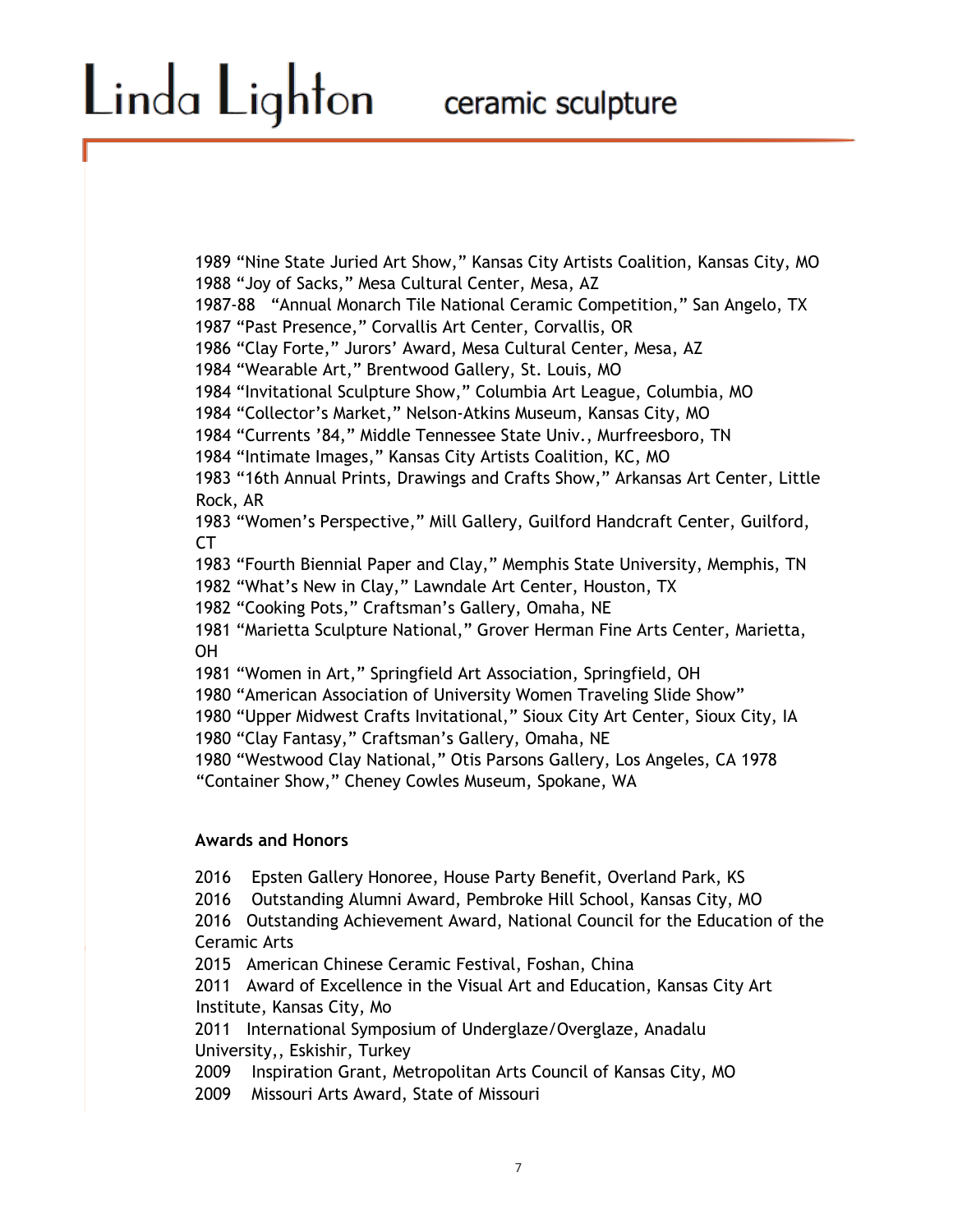2007 Mallin Artist Promotion Grant, Kansas City Artists Coalition, Kansas City, MO 2007 Creative Capital Professional Development Program, sponsored by Arts Council of Metropolitan Kansas City and Charlotte Street Foundation, Kansas City, MO

2005 Member of International Academy of Ceramics, Geneva, Switzerland 2005 Fellowship, Binyamini Foundation and Ceramic Artists of Israel, Tel Aviv, Israel

2003 International Ceramics Studio, Kecskemet, Hungary

Linda Lighton

2003 Honored by Kansas City Artists Coalition, Kansas City, MO

2000 Recognition Award from Young Audiences of Kansas City

2000 Recognition from Boys and Girls Club and the Genesis School, Kansas City, MO

2000 Nominated for Neuberger Award, Neuberger Museum of Art, Purchase College, State University of New York

1999 Jurors' Award, Greater Midwest International, Central Missouri State University Art Center, Warrensburg, MO

1999 Grant for "China Painting and Lustres Workshop," Kansas City Clay Guild, Kansas City, MO

1998 International Symposium for Ceramic Artists, U.S. Rep., Zvartava, Latvia 1996 International Workshop for Ceramic Arts at Tokoname, Tokoname, Japan 1995 Alpine Kiln Award, The Clay Cup V, Southern Illinois University, Carbondale, IL

1994 Jurors' Award, 9th Annual San Angelo National Ceramic Competition, San Angelo Museum of Fine Art, San Angelo, TX

1994 National Medal of Arts, Young Audiences, President Bill Clinton, National Endowment for the Arts

1994 Exhibition Honorarium, Amerika House, Berlin, Germany

1994 International Bone China Symposium/Seminar, Kaunas, Lithuania 1994 United States Representative, International Artists Symposium, Jurmala,

Latvia, awarded by Lakeside Art and Culture Intl.

1993 Honors Award, Architecture: Artist's Interpretations, Braithewaite Fine Arts Gallery, Southern Utah University, Cedar City, UT

1991 Honorable Mention, Midwest Small Sculpture Competition, Cape Girardeau, MO

1990, 1985Nominee for Award in the Visual Arts

1997-1990Artist in Residence, Missouri Arts Council

1990 First Prize, Kaw Valley Juried Art Show, Kansas City, KS

1989 First Prize, Hidden Glen Art Show, Olathe, KS

1989 Honors Graduate, Kansas City Art Institute, Kansas City, MO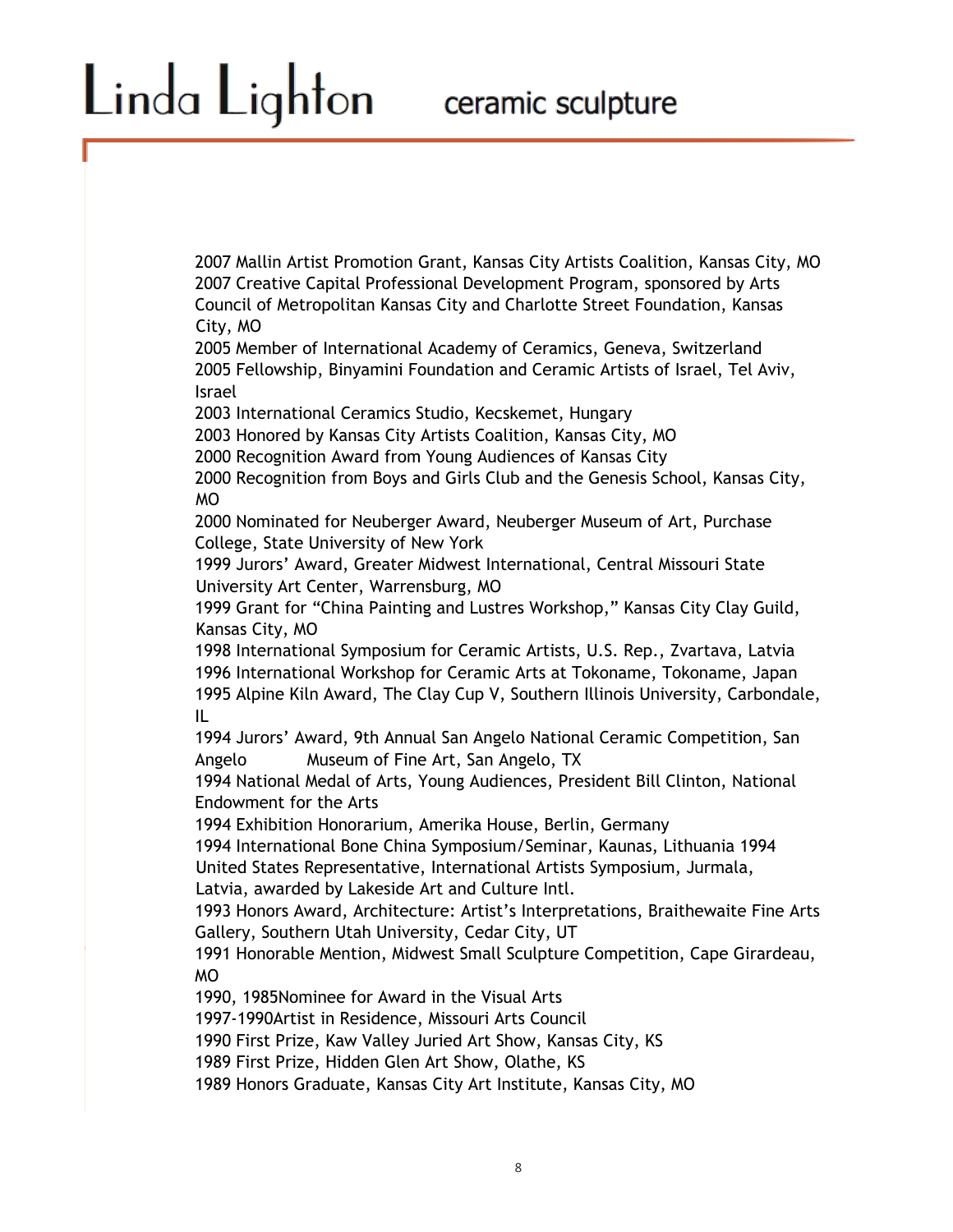1986 Juror's Award, "Clay Forte," Mesa Cultural Center, Mesa, Arizona 1982 Honorable Mention, Annual Design Award for Homes, Metropolitan Home Magazine

1980 American Association of University Women Traveling Slide Show 1978 Mortar Board Society, University of Idaho, Moscow, Idaho

#### **Positions, Workshops, Lectures**

Linda Lighton

2005-10 Kansas City Artists Coalition, Advisory Board, Kansas City, MO 2008-10 Kansas City Jewish Museum Board, Overland Park, KS 2009-10 National Council for the Education of the Ceramic Arts, Advisory Board 2009 "Arts Alive", Lecture, Kansas City, MO 2007-09 Francis Foundation Small Arts Grants Board, Kansas City MO 2002-presentSponsor and director for Lighton International Artists Exchange Program at Kansas City Artists Coalition, Kansas City, MO 2009 Lecture, International Academy of Ceramic Arts, Xian, China 2009 Lecture, Tsingua University, Beijing, China 2007 Lecture, FuLe International Ceramic Art Museum, Fuping, China 2007 Lecture: Linda Lighton recent work, National Council for Education in Ceramic Arts, Louisville, KY 2006 China Paint Workshop at Missouri State Univ., Springfield, MO 2006 Presenter, Panel Discussion, International Residencies, National Council for Education in Ceramic Arts, Portland, OR 2005 Invited Lecture & Slideshow: Linda Lighton, recent work, Kemper Museum, Kansas City, MO 2005 China Paint Workshop, Estees Pottery, Neot Hakikal, Sodom, Israel 2005 Lecture, Eretz Israel Museum, Tel Aviv, Israel 2005 China Paint Workshop, Estees Pottery, Neot Hakikal, Sodom, Israel 2004-2010Lighton International Artists Exchange Program Panel Discussion, Kansas City Artist Coalition 2004 Senior Graduation Lecture, Kansas City Art Institute, Kansas City, MO 2004 Honorary Chair, Review Magazine, Kansas City, MO 2003 International Clay Studio Symposium, Kecskemet, Hungary 2003 Board Member, Review Magazine, Kansas City, MO 2000-03 Advisory Board for National Council for the Education of Ceramic Arts (NCECA) 2001-1998Program Director at Kansas City Clay Guild, Kansas City, MO 2000 China Painting and Lustre Workshop at Southern Illinois University,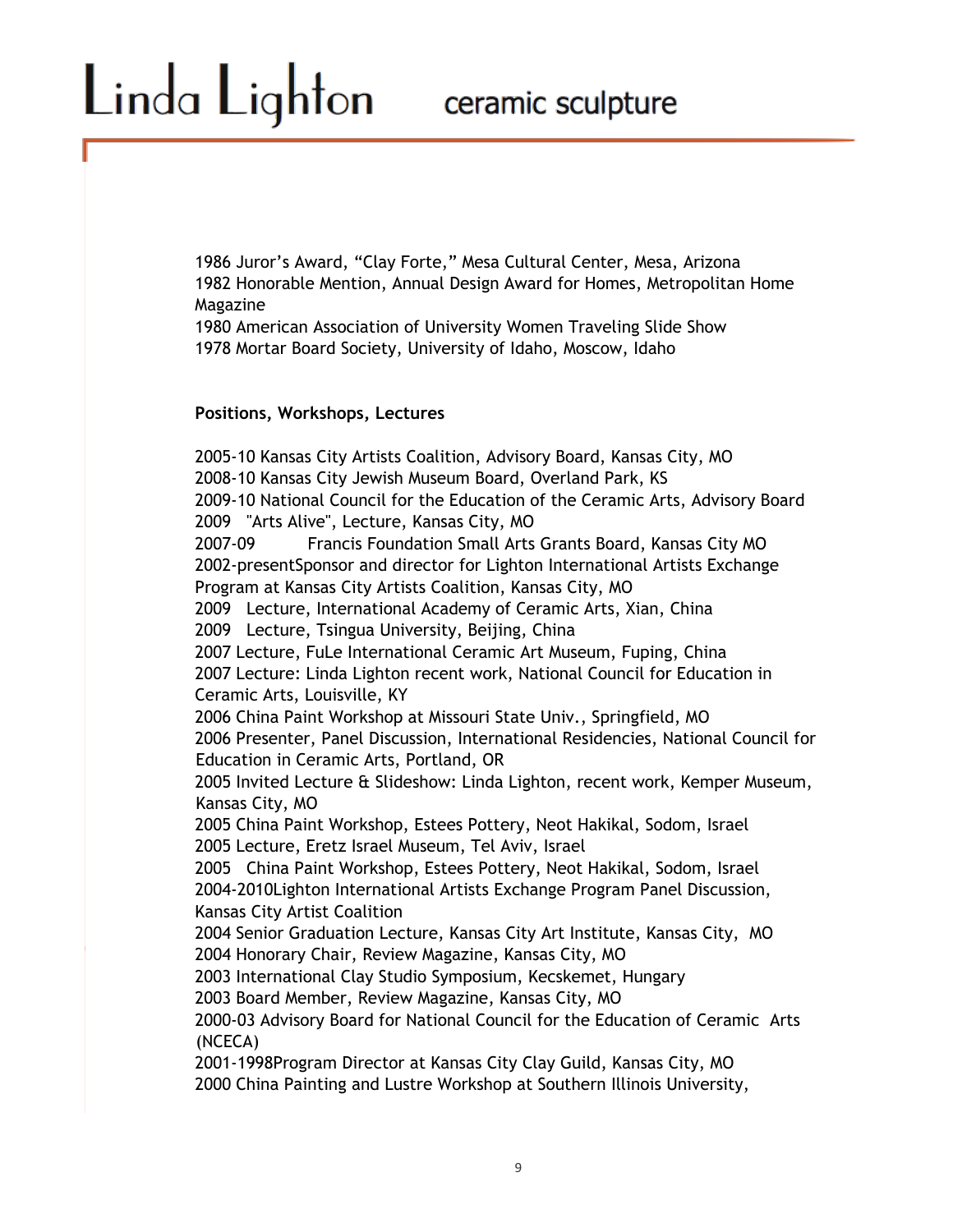Linda Lighton

Carbondale, IL 2000 Lecture, "Travel and Creativity", Trends Group, Hallmark Cards Corporation, Kansas City, MO 2000 Sponsor and coordinator for Latvian American Artist Exchange Program in Kansas City, MO 2000 Group Leader for Printmaking Workshop, Tuscany, Italy 1999 Panel Discussion: New Uses of Materials, Drury University, Springfield, MO 1999 China Painting and Lustres Workshop, New York, NY 1999 China Painting and Lustres Workshop, Kansas City Clay Guild, Kansas City, MO 1999 Program Coordinator, Kansas City Clay Guild, Kansas City, MO 1998 Lecture, International Symposium for Ceramic Artists, Zvartava, Latvia 1998 Tour Leader: Art, Anthropology, and Archeology of Guatemala 1997 Critic, Final Projects, Architecture Dept., Kansas Univ., Lawrence, KS 1998-1990Artist in Education Residency Program, Missouri Arts Council and National Endowment for the Arts 1999-1990Director, Board Member, Young Audiences of Kansas City 1999-1995National Committee, Kemper Museum of Contemporary Art, Kansas City, MO 1999-1983Artists Residency Program ,Arts Partners of Kansas City 1997-1996Board Member, Spencer Library, Nelson-Atkins Museum, Kansas City, MO 1997 Tour leader, Art and Archeological Sites of Mexico 1997 Co-curator:" Wild Woman Salon," Morgan Gallery, KC, MO 1996 Lecture, I.W.C.A.T., Tokoname, Japan 1996 Head Coordinator, "The Europeans Are Coming," Ceramic Workshop, Kansas City Clay Guild, Kansas City, MO 1996 Lecture: I.W.C.A.T. Workshop, Japanese Ceramics, Kansas City Clay Guild, Kansas City, MO 1995 Lecture, Kansas State University, Manhattan, KS 1995 "Cultural Geometries," Tile Mural Workshop with David Furman and Linda Lighton. Pitzer College, Claremont, CA 1995 Lecture, Pitzer College, Claremont, California 1994 Lecture, Lithuanian Ceramics, Kansas City Art Institute, KC, MO 1994 Lecture, Kaunas Academy of Art, Kaunas, Lithuania 1994 Tea Service Design, Rheinsberg Ceramic Factory, Rheinsberg, Germany 1994 Lecture, International Bone China Symposium, Kansas City Art Institute, Kansas City, MO

1994 Lecture, Maple Woods College, Kansas City, MO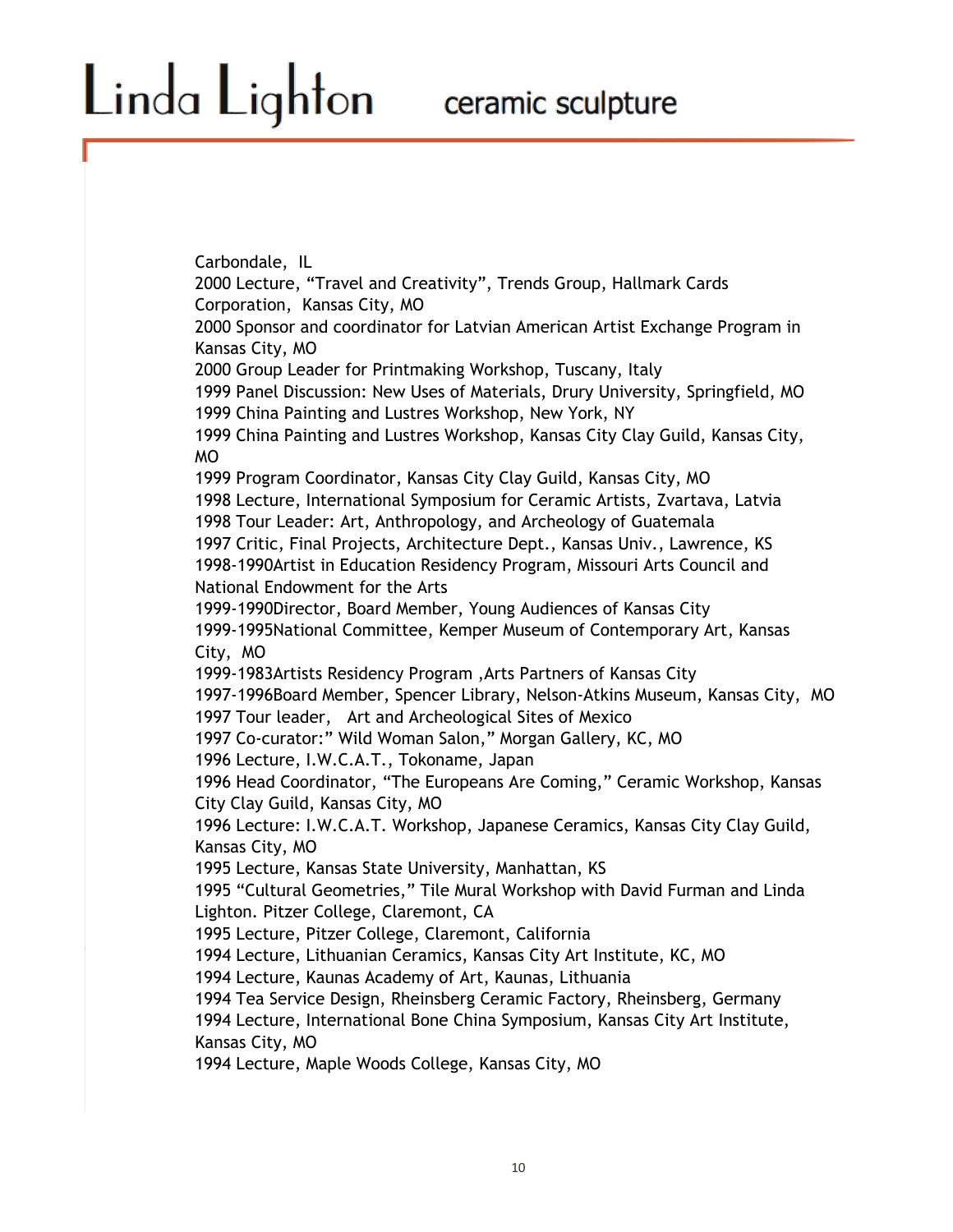1994 Lecture, Latvian Ceramic Symposium, Kansas City Clay Guild, Kansas City, MO

1994 Lecture and Demonstration, International Artists Symposium, Jurmala, Latvia 1994 & 1993Board Member, Friends of Art, Nelson-Atkins Museum, Kansas City, MO 1993 Lecture and Slide Presentation, Kansas City Clay Guild, KC, MO 1994-1985Journalist for National Council for the Education of Ceramic Arts Journal (NCECA) 1992 Juror, "Art in the Park," Columbia Art League, Columbia, MO 1992 Juror, "Art for the Health of It," Allied Arts Council, St. Joseph, MO 1992 Children's Workshop, Lenexa National Sculpture Show, Lenexa, KS 1992 "The Dead Sea in the Rain Forest" technical collab., Belem, Brazil 1992-1991Art Consultant to Board, Bruce Watkins Cultural Heritage Center, Kansas City, MO 1991 Design Consultant, Youth Movement Dance Company, KC, MO 1990 Citizens Task Force for the Arts, Kansas City, MO 1990 Guest Lecturer, Pembroke Hill School, Kansas City, MO 1989-1987 Executive Board Member and Founder, Kansas City Contemporary Art Center, Kansas City, MO 1987 The Sketch Box, Kansas City Art Institute, Kansas City, MO 1986-1984Lecture, Sunset Hill School, Kansas City, MO 1984 Lecture, Shawnee Mission East High School, Shawnee Mission, KS 1984-1983Introduction to Ceramics, Sunset Hill School Continuing Education Program, Kansas City, MO 1983 Lecture, Barstow School, Kansas City, MO 1979 The Pottery Place (cooperative pottery) Spokane, WA 1979 Workshop, University of Idaho, Moscow, ID

#### **Bibliography**

Linda Lighton

1994 Lighton, Linda, "Looking at White Space," National Council for the Education of Ceramic Arts (NCECA) Journal, Vol.14, 1993-94, p. 95-97 1992 Lighton, Linda, "Just Fired: New Ceramic Work," NCECA Journal, Vol. 12, 1991-92, p. 51-53 1990 Lighton, Linda, "A Brief Interview with Angela Fina," NCECA Journal, Vol. 10, 1989-90, p. 14 1989 Lighton, Linda, "An Interview with Ted Cohen at the '88 NCECA Conference," NCECA Journal, Vol. 9.2, p. 5 1989 Lighton, Linda, "Let's Be Positive," The Kansas City Star, August 21, 1989, p. 3A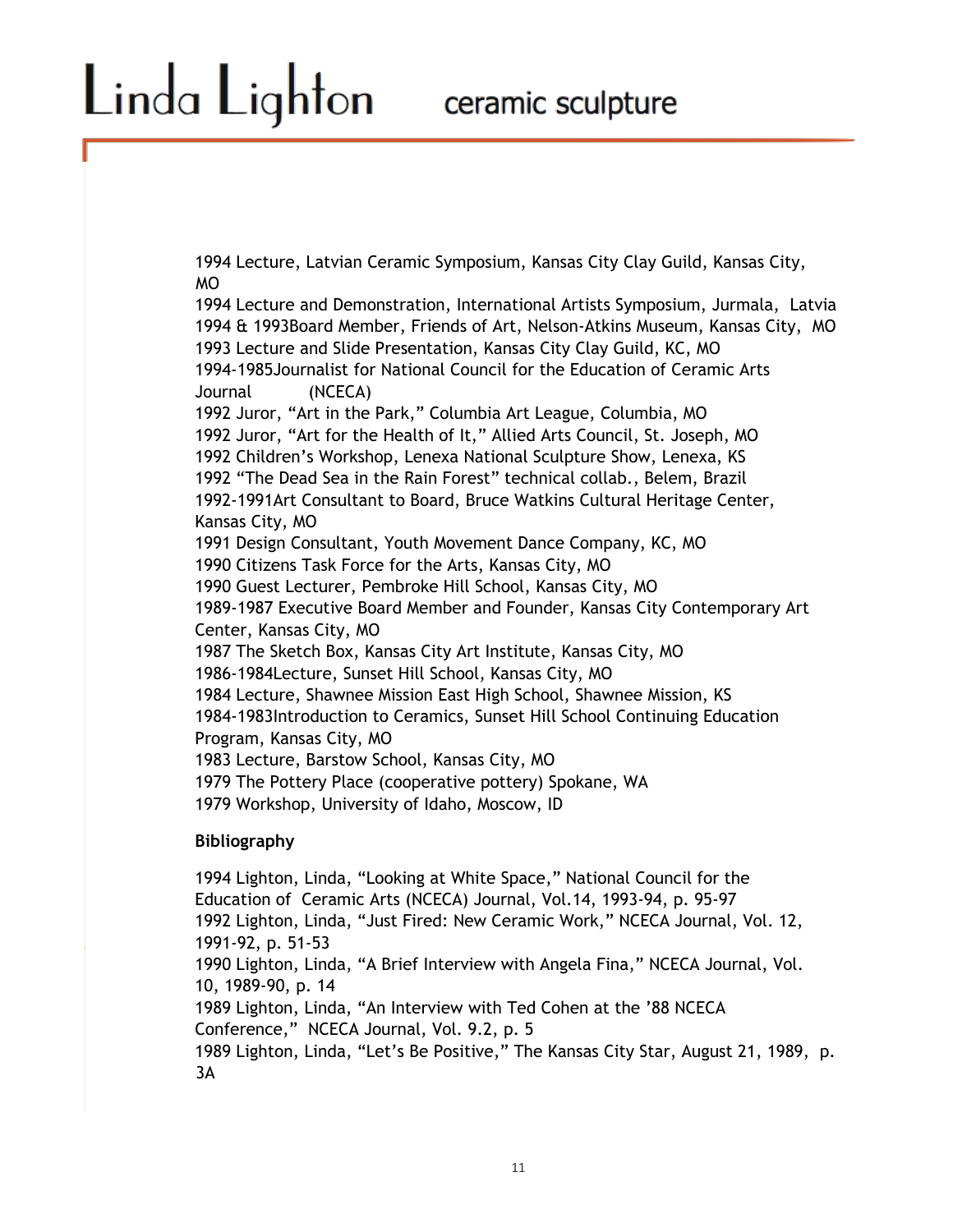1987 Lighton, Linda, "A Meeting of Contemporary Ceramists of Latin America," NCECA Journal, Vol. 8.2, p. 7

1986 Lighton, Linda, "Spotlight on Tom Coleman," NCECA Journal, Vol. 7.2, 1986, p. 19

1986 Lighton, Linda, "Kirk Mangus Demonstration," NCECA Newsletter, 1986, Vol. 9.3, p. 15

#### **Articles and Reviews**

Linda Lighton

2016 "'Desire,' Belger Arts Center," Dana Self, KC Studio, March 18, 2016 2015 "Removal of art in Overland Park exhibit generates discussion about hate," Mary Sanchez, The Kansas City Star, February 10, 2015

2015 "American Gun Show Exhibition Explores a National Obsession," Dj Pangburn, The Creators Project, November 9, 2015

2014 "St. Louis Galleries Put On an Art-Show Memorial for Michael Brown," Hugh Ryan, Vice, November 25, 2014

2014 "Meditations from the Middle," Alicia Eller, Hyperallergic, May 2, 2014

2013 Tanya Hartman,"Linda Lighton, Taking Aim" Ceamics Art and Perception, Pg 12-15, Issue 93

2012 Huffington Post Arts and Culture, "Gun Art: Linda Lighton's "Taking Aim" Series Explores Attraction and Repulsion of Weapons", 12/22/12

2011 "Lighton Program Makes Ambassadors of Artists", Kansas City Star, July 1, 2011

2100 "What's going on in Kansas City" Tara Polansky, International Art and Perception, #83

2011 "The Power of the Spiritual", Alice Thorson, Kansas City Star, pg 20

2011 "Linda Lighton's Luminous," by Tanya Hartman, Ceramic Art and Perception, #84, pgs48-50

2011 Kansas City Clay, What's Happening Now" by Tara Polansky, Ceramic Art and Perception, #83, pg 22-24,

2010 "Great Expectations," Alice Thorson, Kansas City Star, p F1-2, 2010 2010 "Earth and Sky," Elizabeth Kirsch, Kansas City Star, p. E1 & E8, May 11, 2009 "Linda Lighton, Boundless Joy", by Linda Lighton, New Ceramics, The European Ceramics Magazine, July August, 2009 p. 12-15.

2009 "Linda Lighton:Flores Retoicas", Glen R. Brown, Revista International Ceramica, No 114, p. 23-25

2009 "500 Ceramic Sculptures, Contemporary Practice, Singular Works", Glen R. Brown Lark Books,pg. 16

2008 "Tubers, Sea Sponges and Flowers, Boundless Joy in Ceramic Form," by Andrea Norris, Review Magazine, April, p. 40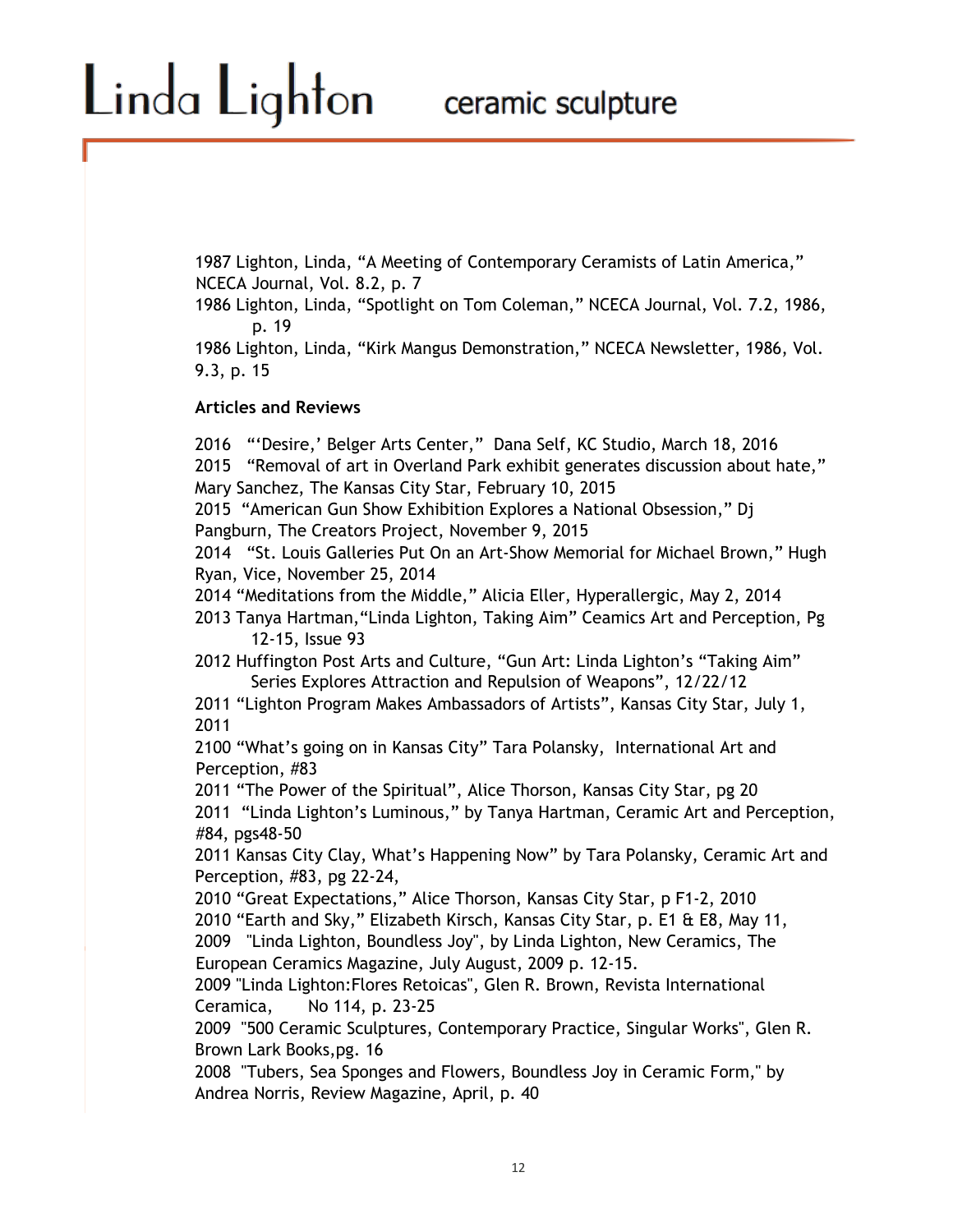# Linda Lighton

2008 "The Woman Flower, Linda' and her Ceramic Art", Bai Ming, Ceramic Science and Art,pp. 14-15

2008 "Lighton Celebrates the 'S' Word", Sarah Mote, Kansas City Star, February 23, 2008,p. E3.

2008 Bai Ming, "The Woman Flower, Linda and her Ceramic Art," Ceramic Science and Art, Vol.74, No 1, 2007-2008, pE3

2008 "Confrontational Ceramics," by Judith Schwartz, University of Pennsylvania Press, 2008, p.25

2007 "Linda Lighton: New Work, Transition, Growth & Change," NCECA Journal, Volume XXVIII, p. 24

2007 "New Letters, a magazine of Writing and Art," Vol 74, No. 1, cover and pages 48-52.

2007 "500 Animals in Clay," published by Lark Books, a division of Sterling Publishing Co., Inc.

2007 "China Paint and Overglazes," by Paul Lewing, published by the American Ceramics Society.

2006 "Dangerous Beauty," Elisabeth Kirsch, Review Magazine, August 2006, p. 52-55.

2004 Marcus Cain, "International Exchange Program Launched," Review, February 2004, p. 42-43.

2003 Glen Brown, "Linda Lighton's Predatory Petals," Kerameiki Techni #44, p. 72-75.

2003 Christopher Leitch, "Safe Sex, Ceramics by Linda Lighton and David Furman," Ceramic Art & Perception, #52, p. 67-69

1999 Townley, Roderick, "The Winding Road to Her Creativity," Kansas City Home Design Magazine, p. 60-65, Sept. 1999

1999 Robin Trafton, "In the Garden of Art: Art and Senses," The Kansas City Star, Friday, April 2, 1999, p. 32

1998 Muizniece, Ruta, "Cik Karsti les Zvartava Sovasar" Diena, August 8, 1998, p.10

1997 Peterson, Paul, "Wild Woman Salon: Untrapped Spirit Expressions," The Independent, August 16, 1997, p.18-19

1997 Thorson, Alice, "Sisters Are Doing Art for Themselves," The Kansas City Star, July 25, 1997, p.18

1997 Rose, Joshua, "Working to Build Bridges," Kansas City Jewish Life, Spring 1997, p. 24-28

1997 Peebles, Debra, "Wild Woman Salon," Forum, Visual Arts Journal of Kansas City, Fall 1997, Vol. 22.2, p. 7

1996 Zimmerman, "Flower Power," Kansas City Home Design, October 1996, p.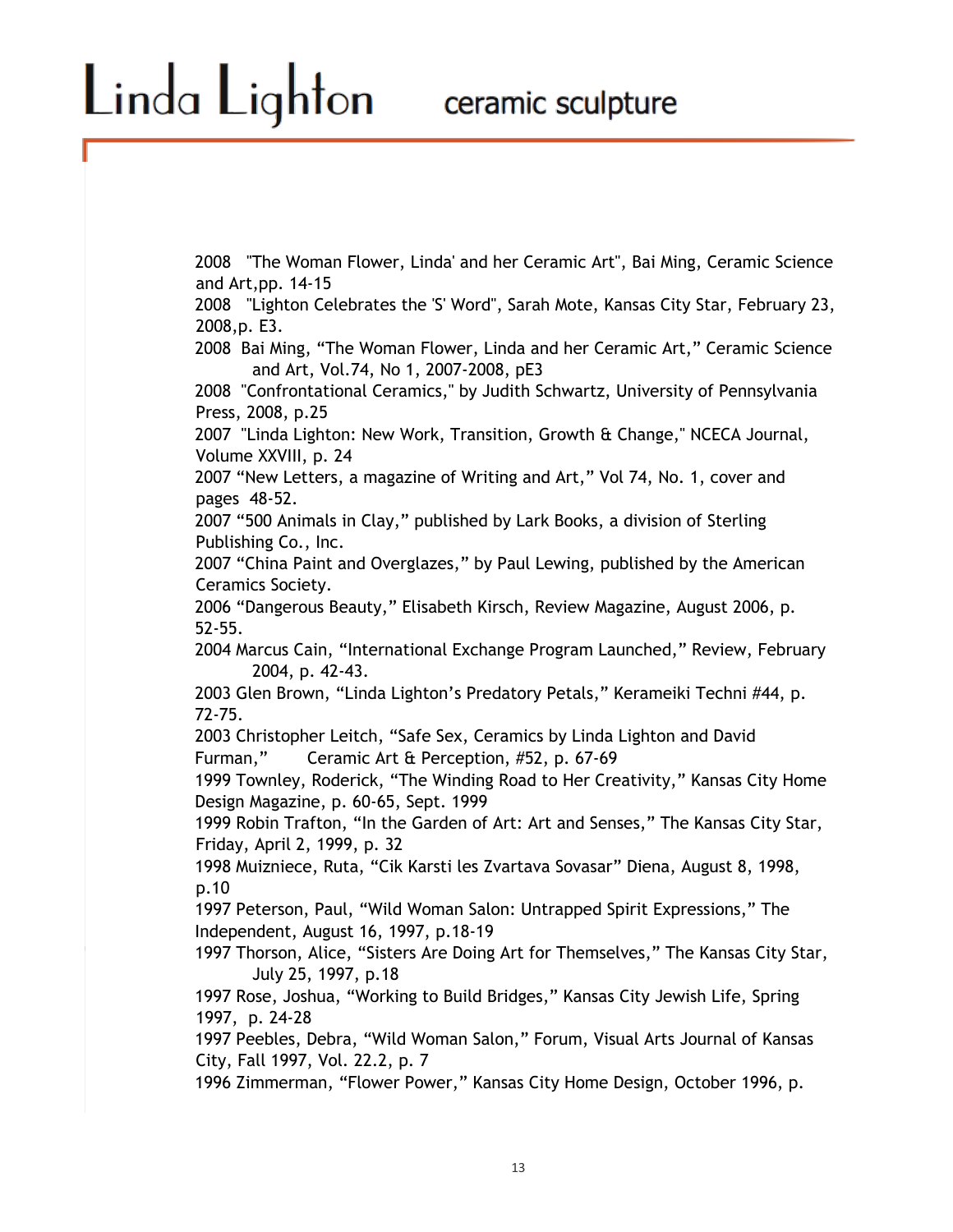42-47, 50

1995 Thorson, Alice, "Change of Season and Scenery," The Kansas City Star, March 17, 1995, p.17 1995 Hockaday, Laura, "Designing Creativity for a Critical Cause," The Kansas City Star, Sunday, May 21, 1995, p. H8 1994 Presson, Rebekah, "L.L. in Latvia," Borderline, Sum. 1994, p. 27-29 1994 Hockaday, Laura, "Lithuania Proves a Creative Challenge for This Sculptor," The Kansas City Star, Sunday, Oct.26, 1994, p. H8 1994 Petrauskaite, Lilvine, "Gal Galician Pasiulyti Kavos is Voro Kavinuko?" Kauno Diena, rugsejo 6, antradienis IVr208 (14321) 1994, p. 4 1993 Hockaday, Laura R., "Artists in Latvia Get by with Few Amenities, Meager Provisions," The Kansas City Star, Nov. 28, 1993, p. I4 1993 Seveles, Aijas, "Starptautisks Makslas Simpozijs Notiek Dzintaros," Jurmala Nedelas Avize, 30 Sept.-6 Oct., No. 38 (1743), p. 7 1993 Thorson, Alice, "Differences Make 'Genesis Gender' a Lively Exhibit," The Kansas City Star, September 5, 1993, p. F3 1992, Gold, Lara, "Artist Mourns Stolen Sculpture," The Kansas City Star, January 5, 1992, p. B3 1990 Walker, Steve, "Breaking Roles," Kansas City Live, Dec. 1990, p.7 1990 Hellman, Rick, "Ceramist's Work Takes On New Look, New Meaning," The Kansas City Jewish Chronicle, March 23, 1990, p. A23 1990 Caruso, Laura, "Seeking Inner Connections," The Kansas City Star, Sept. 2, 1990, p. F6 1990 Hoffman, Donald, "Ceramics," The Kansas City Star, March 19, 1989, p. 5E 1989 Hoffman, Donald, "West Wyandotte," The Kansas City Star, July 30,1989, p. D<sub>4</sub> 1987 "Art Museum Plans Heady Birthday Celebration," San Angelo Standard Times, April 12, p. 12H 1987 Yates, Jill, "Artist Makes Bold, Clever Statement in Ceramic Show," Sun Newspaper, Nov. 13 1987 Hoffman, Donald, "Linda Lighton," The Kansas City Star, November 15, 1987 p. H12 1986 Hoffman, Donald, "Potpourri," The Kansas City Star, Dec. 21, 1986 1985 Hoffman, Donald, "Linda Lighton," The Kansas City Star, November 15, 1985 p. D<sub>12</sub> 1985 Brookfield, Karen, "Profile," The Independent, Nov. 1985, p.12 1985 Hoffman, Donald, "Works Exude Healthy, Fun Loving Look," The Kansas City Star, July 7, 1985, p. F9 1985 Deverey, Michael, "Ceramists Show Differing Styles at Two Local Gallery Exhibitions," The Kansas City Jewish Chronicle, November 8, 1985, p. A14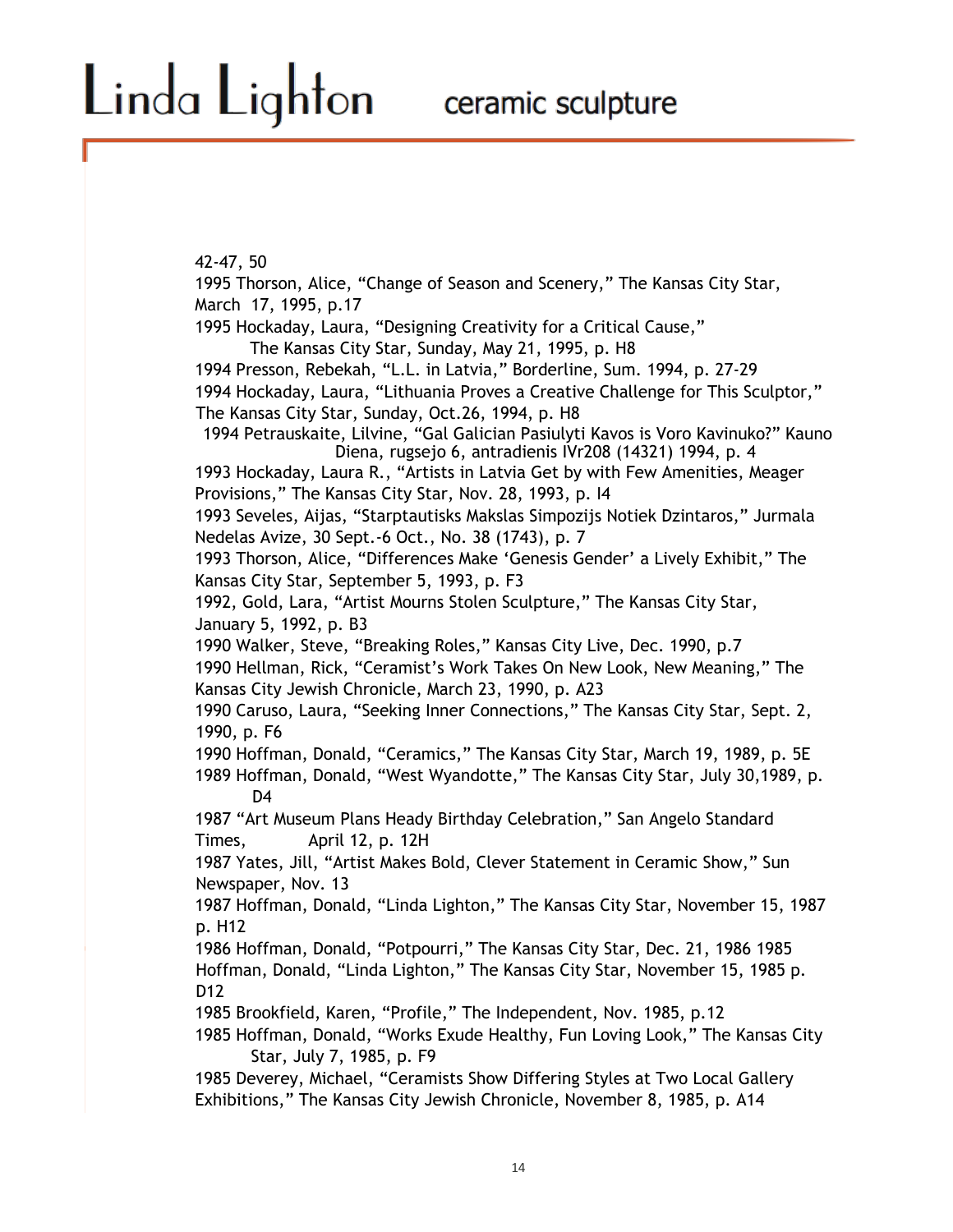1985 "K.C. Home, Fauk Real," The Kansas City Star Magazine, April 5, cover 1984 Hoffman, Donald, "Summer Things," The Kansas City Star, July 29, p. E6 1984 Noland, Garry, "Group Sculpture Show," Forum, September, p. 13 1983 Hoffman, Donald, "At L'Omega," The Kansas City Star, October 9, p. 101 1982 Hoffman, Donald, "Linda Lighton," The Kansas City Star, October 17, p. K3 1981 Hoffman, Donald, "Linda Lighton," The Kansas City Star, June 14, p. I5 1980 Graduate Woman, July/August cover

1980 "News & Retrospect," Ceramics Monthly, Vol. 28, #5, May

### **Residencies**

2016 Black Pottery Festival, Quart, Spain 2015 Creta Rome, Residency, Rome, Italy 2015 Chinese American Ceramic Festival, Guangzhou, China 2013 Red Lodge Clay Center, Red Lodge Montana 2011 International Overglaze/Underglaze Symposium, Amadalu Universtiy, Eskisihir, Turkey 2007 Fuping Pottery Village, Fule Intenational Museum, Fuping, China 2005 Binyamini Foundation and Ceramic Artists Association of Israel, Tel Aviv and Sodom, Israel, Grant and Residency 2003 International Ceramics Studio, Kecskemet, Hungary 1996 International Workshop for Ceramic Artist in Tokoname, Japan 1992, 1998 International Ceramic Symposium,Latvian Artists Union, Jurmala and Zvartava, Latvia 1993 Jiesia Bone China Factory in Kaunas, Lithuania**Education**  2016-1984 Urasenke School of Chanoyu 1998-1997 Sogetsu School of Ikebana, Kansas City, MO 1989-1987 Kansas City Art Institute, Bachelor of Fine Arts, honors, Kansas

- City, MO
- 1978-1976 University of Idaho, Mortarboard Society, Moscow, ID
- 1976-1975 Western Washington State College, Bellingham, WA
- 1974-1971 Factory of Visual Arts, Seattle, WA
- 1967-1966 Centenary College, Hackettstown, NJ

#### **Summer Programs**

1990 John Perrault, Anderson Ranch, Snowmass Village, CO 1982 Akio Takamori, Kansas City Art Institute, Kansas City, MO 1977 Clary Illian, Kansas City Art Institute, Kansas City, MO